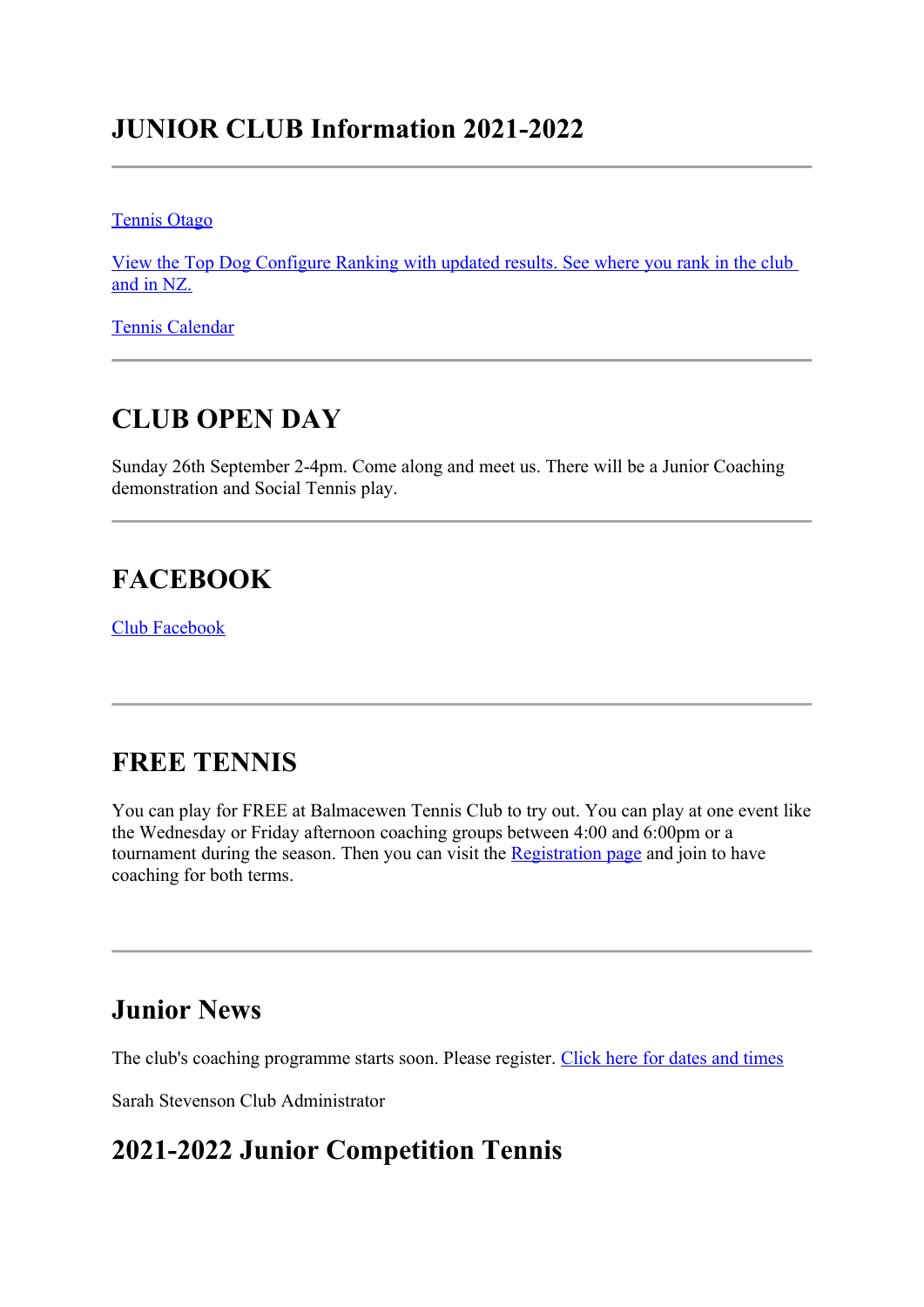

2021-22 Season: Tennis Otago Tecnifibre Junior **Interclub Grades** 

| <b>Competition</b>                                   |                                                                                                       | <b>Day Played Start Time</b> | Location                                                                           | <b>Team</b><br><b>Composition</b>           | Format                 | <b>Competition</b><br><b>Dates</b><br>2 singles 30 Oct - 26 Mar S |  |
|------------------------------------------------------|-------------------------------------------------------------------------------------------------------|------------------------------|------------------------------------------------------------------------------------|---------------------------------------------|------------------------|-------------------------------------------------------------------|--|
| Division 1                                           | Saturday                                                                                              | 9am                          | <b>Stevenson Tennis</b><br>Centre (Logan<br>Park), Edgar<br><b>Centre or Clubs</b> | 2-3 players                                 | doubles                |                                                                   |  |
| Division 2                                           | <b>Stevenson Tennis</b><br>Centre (Logan<br>Saturday<br>9am<br>Park.) Edgar<br><b>Centre or Clubs</b> |                              | 2-3 players                                                                        | 2 singles<br>30 Oct - 26 Mar S<br>1 doubles |                        |                                                                   |  |
| Division 3                                           | Saturday                                                                                              | 9 <sub>am</sub>              | <b>Stevenson Tennis</b><br>Centre (Logan<br>Park), Edgar<br><b>Centre or Clubs</b> | 2-3 players                                 | 2 singles<br>1 doubles | 30 Oct - 26 Mar S                                                 |  |
| Division 4 (Hot<br><b>Shots Green Ball</b><br>Grade) | Saturday<br>9am                                                                                       |                              | <b>Stevenson Tennis</b><br>Centre (Logan<br>Park), Edgar<br><b>Centre or Clubs</b> | 2-3 players                                 | 2 singles<br>doubles   | 30 Oct - 26 Mar                                                   |  |

Online Entry only via https://www.sporty.co.nz/viewform/99279



**TENNIS OTAGO** 

#### **Tecnifibre Junior Interclub Playing Dates for 2021-22 Season**

#### **Junior Interclub (All Grades)**

| September      |               |  |  |  |
|----------------|---------------|--|--|--|
| October        | 30            |  |  |  |
| November       | 6, 13, 20, 27 |  |  |  |
| December       | 4, 11         |  |  |  |
| <b>January</b> | 29            |  |  |  |
| February       | 12, 19, 26    |  |  |  |
| March          | 5, 12, 26     |  |  |  |

Notes:

- 1. Entries close at midnight on 20th Oct 2021. Grade entries will be finalised at a meeting to be held on Monday the 25<sup>th</sup> Oct at 5.30pm at the Stevenson Tennis Centre at Logan Park. Each club/school must appoint a delegate to attend this meeting. Delegate nonattendance may put your club/school's teams at a disadvantage.
- 2. Junior Interclub is being played as mini tournament (not team-based) on 13 November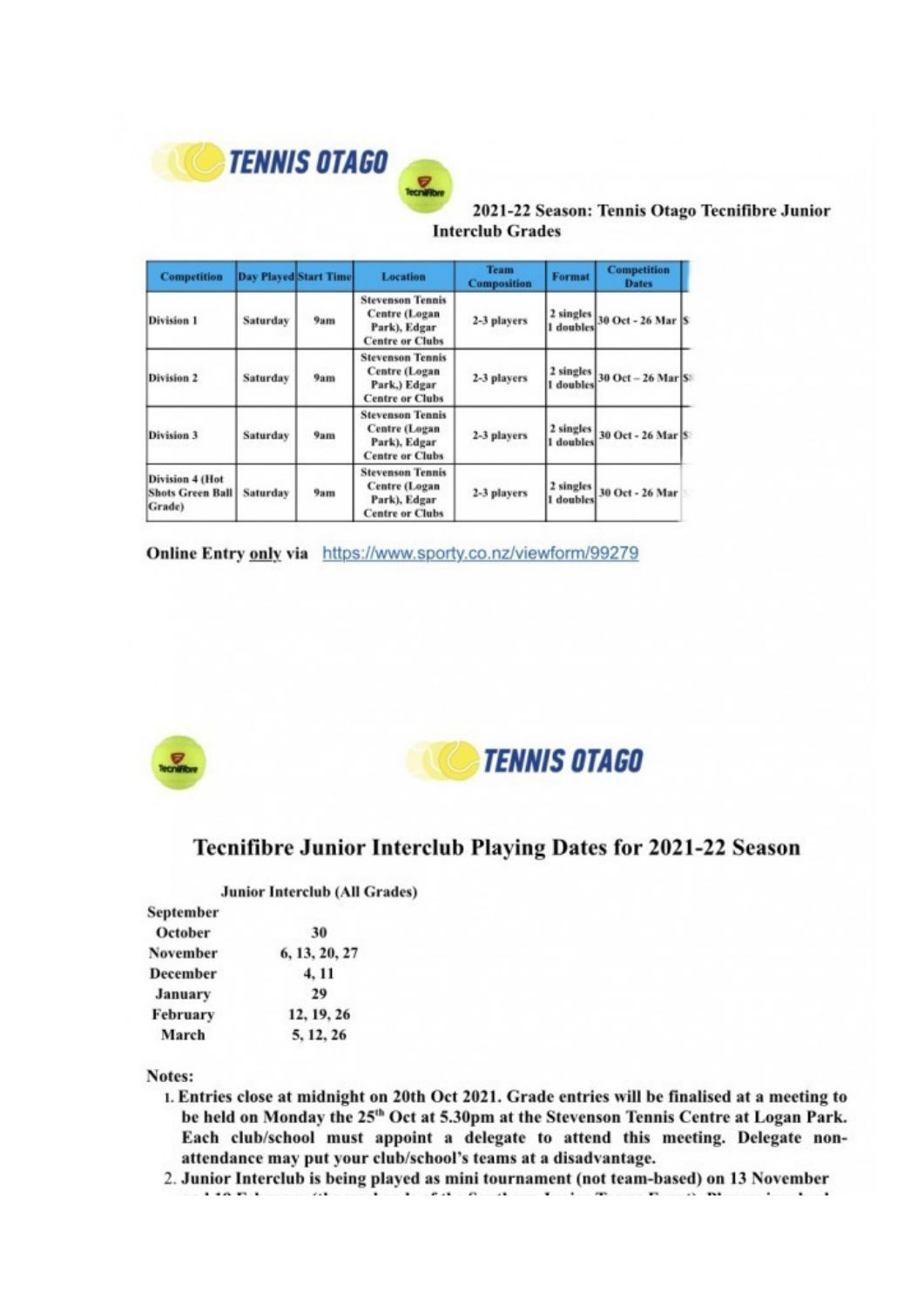**Juniors receiving coaching can soon join a club competition team to play in Term 4 2021. Just need to be able to serve, rally the ball and keep score. It is important to continue with the coaching as well. Contact Junior Club captain Dean Fraser 0212247537 email dean.fraser@otago.ac.nz**

Balmacewen enters Boy's and Girl's teams in the Div 1 (top junior grade), Div 2, Div 3 and Div 4 grades into the Tennis Otago Competition. Tennis Otago Junior Team Grades. Teams play against other club teams from around Dunedin. Each team has a captain and there is normally 1-2 reserves for each team and the competition is on Saturday mornings from 8:45am starting Saturday 30th October (tbc)

There are also a Hot Shots and a Mixed Grades with different day and start times. See the Tennis 2021-2022 Handbook for more information. Player's can then progress onto the Senior Men's or the Women's grade after moving through the lower grades.

Junior Interclub Guide

Junior Interclub Rules

## **Junior Team Practice and Social Tennis**

This will be on a day (tba) 5:00-6:30pm before each Saturday where competition is on. Supervised by rostered on parents. Please let Sarah know if you are a parent who can help.

### **What to do now...**

If new to the club please make contact with a Club Captain. Players from last season keen to play this season need to let their Club Captain know now too.

First Junior Interclub Saturday 30th October 2021 from 8:45am (tbc). Coaching starts Wednesday 27th October 2021 (tbc). All Girls and Boys team players are encouraged to take part in the coaching on Wednesday or Friday afternoons to improve their game.

**Junior Club Captain 2021-2022: Dean Fraser 0212247537 email dean.fraser@otago.ac.nz**

Click here for the latest Tennis Otago Inc Draws

Click here for the latest Tennis Otago Inc Results

Download Score Sheet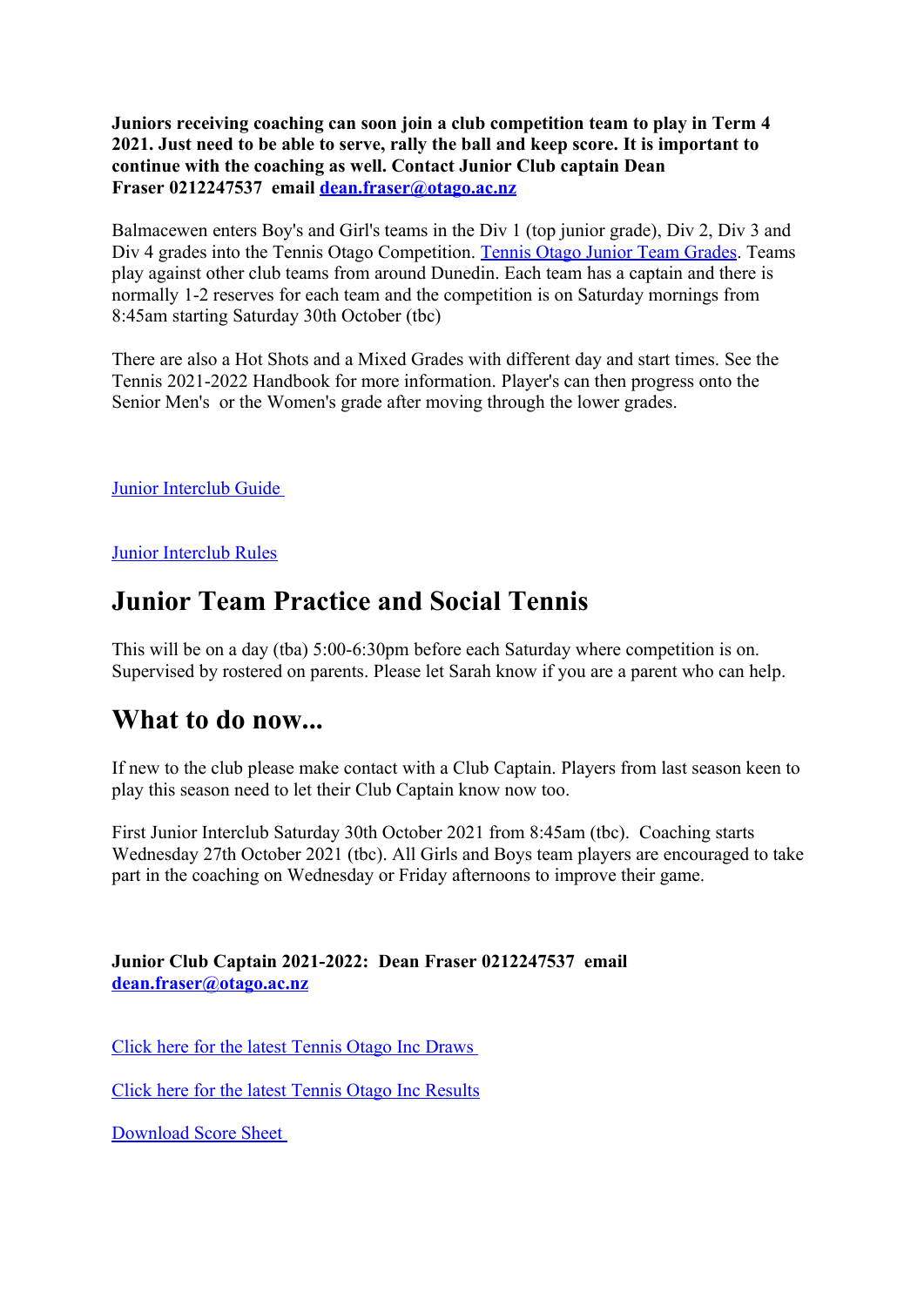(Score sheet only for recording on the day, the winning Team Captain must upload the result on Configure Ranking, contact Junior Club Captain if needing help)

# **Tennis Otago Prize Giving April 2020 & 2021**

Congratulations to Prizegiving recipients for 2020 & 2021

Congratulations to all the winners. Balmacewen was again well represented.

Click here for Tennis Otago Prize Giving 2019-2020 & 2020-2021

Click here for Facebook Photos from 2019



## **Tennis NZ High Performance**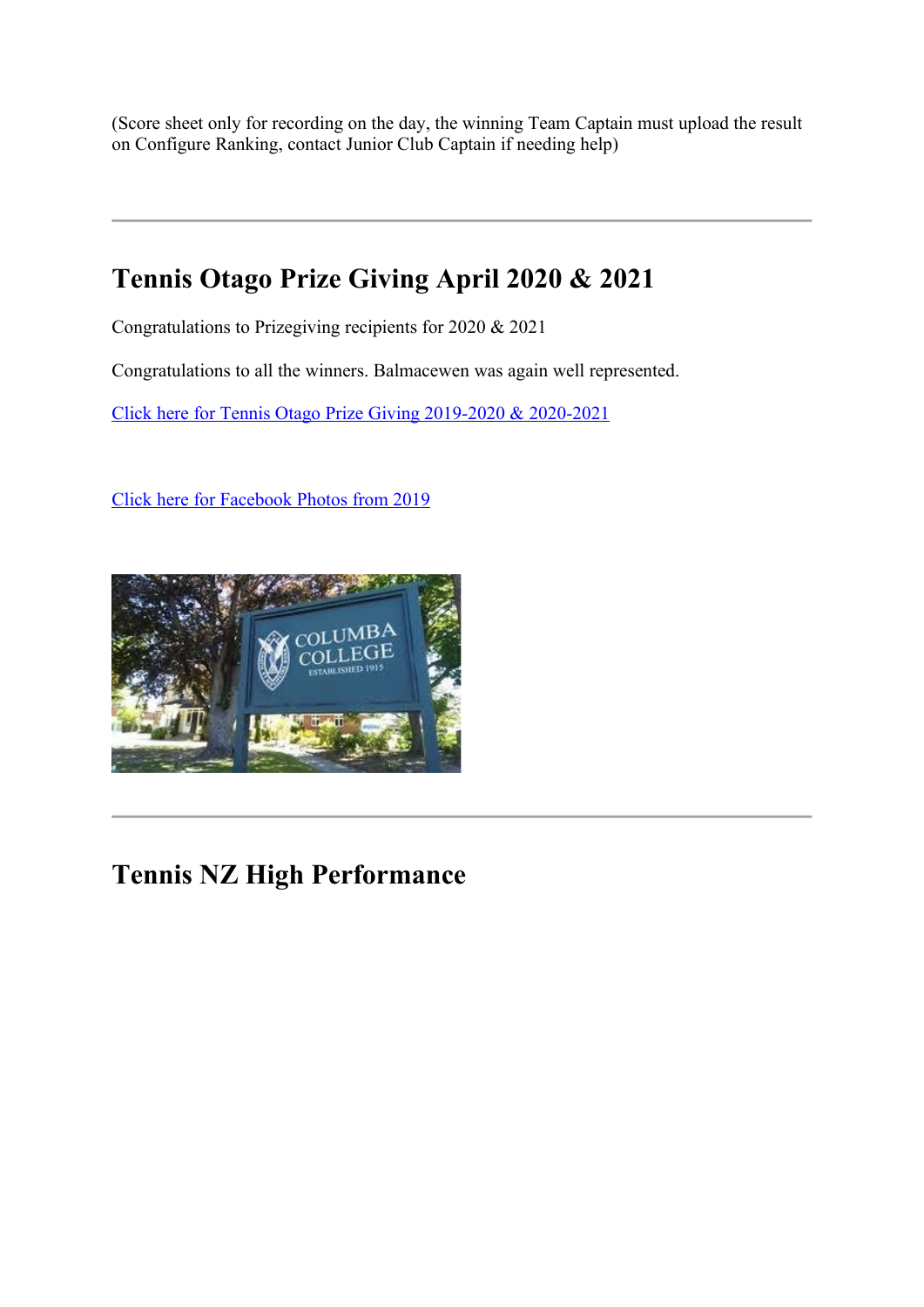#### 2.8 PLAYER DEVELOPMENT RECOMMENDATIONS

Players, coaches and parents often ask what volumes of playing and training are required for a promising young player to break through into the top levels of junior and professional tennis. The following recommendations have been formed from data collected from successful tennfederations including Tennis Canada, Tennis Australia USTA, FFT and the LTA.

| AGE                          | <b>PLAYING</b>                                      |                                                     |                                                     |                   | <b>PRACTICING</b>                                  |                                              |                                                                                       |                                       |
|------------------------------|-----------------------------------------------------|-----------------------------------------------------|-----------------------------------------------------|-------------------|----------------------------------------------------|----------------------------------------------|---------------------------------------------------------------------------------------|---------------------------------------|
|                              | <b>MOP</b><br><b>TOURNAMENTS</b><br><b>PER YEAR</b> | <b>SINGLES</b><br><b>MATCHES PER</b><br><b>YEAR</b> | <b>DOUBLES</b><br><b>MATCHES PER</b><br><b>YEAR</b> | <b># OF PEAKS</b> | <b>FITHESS HOURS</b><br><b>PERWEEK</b>             | <b>TENNIS</b><br><b>TRAINNIG FER</b><br>WEEK | OTHER<br><b>MATCHES</b><br><b>PER YEAR</b><br><b>Onterclub</b><br>practice<br>matches | <b>TOTAL HOURS</b><br><b>PER WEEK</b> |
| 5-6 years old                | $\mathbf{0}$                                        |                                                     |                                                     | b                 | 412.5 of an other<br>sport)                        | $1 - 4$                                      | 15-25                                                                                 | $5 - 8$                               |
| <b>Boys 7-9</b><br>Girls 7-8 | $7 - 12$                                            | $21 - 36$                                           |                                                     | <b>D</b>          | 4.5-5 (2.5-3 other<br>sports)                      | 49                                           | 25.40                                                                                 | $8-12$                                |
| Girls 9                      | 8.10                                                | $24 - 30$                                           | $16 - 20$                                           | Ü                 | 4.5-5.5 (3 other<br>sportsi                        | 68 h s (23)<br>privates included)            | 3540                                                                                  | 10-15                                 |
| Girls 10                     | $10 - 15$                                           | 30-45                                               | $20-30$                                             | Ù                 | 5-6 hs (3 of other<br>sports)                      | 8.10 (2-4)<br>privates)                      | 30-40                                                                                 | $12 - 17$                             |
| Girls 11                     | 10-15                                               | 30.45                                               | 20-30                                               | D.                | 55-7 (3)                                           | 10-12 hs (2-4)                               | 30-40                                                                                 | 15-18                                 |
| <b>Boys 9-10</b>             | $10 - 15$                                           | 30-45                                               | 20-30                                               | ö                 | $5-6hs(3)$                                         | $8(10(2-4)$                                  | 30-40                                                                                 | $15 - 18$                             |
| <b>Boys 11-12</b>            | 15                                                  | 45-60                                               | 30                                                  | ö                 | $55-7$ hs $(3)$                                    | 10-12                                        | 48                                                                                    | $16 - 18$                             |
| <b>Girls 11-12</b>           | $15 - 20$                                           | 45-60                                               | 30                                                  | ò                 | 45                                                 | $12 - 14$                                    | 48                                                                                    | $16 - 18$                             |
| Girls 13-14                  | 15-20                                               | 45-60                                               | 30                                                  | $2 - 3$           | 58.                                                | 12-14                                        | 48                                                                                    | 18-24                                 |
| <b>Boys 13-15</b>            | 15                                                  | 45-60                                               | 30                                                  | 2                 | $5 - 8$                                            | $12 - 14$                                    | 48                                                                                    | 20                                    |
| Girls 15-16                  | 24-28                                               | 72-84                                               | 48-56                                               | 3                 | 6 if Tennis<br>priority 10 if<br>physical priority | 18-22                                        | 48                                                                                    | 28                                    |
| <b>Boys 16-18</b>            | 27:30                                               | 71-90                                               | 54 60                                               | $\overline{3}$    |                                                    | 18-20                                        | 48                                                                                    | 28                                    |
| <b>Women 17-21</b>           | $22 - 26$                                           | 66-78                                               | 66-56                                               | 3                 |                                                    | 22                                           | NA                                                                                    | 28                                    |
| Men 19-23                    | 27-30                                               | 56-60                                               | 5460                                                | 6                 |                                                    | 22-24                                        | NA                                                                                    | 28                                    |
| Women22+                     | 22.26                                               | 66-78                                               | 4456                                                | ß.                |                                                    | żź                                           | N/A                                                                                   | 24                                    |
| <b>Men 24+</b>               | 20-25                                               | 40-50                                               | 50                                                  | 6                 |                                                    | 18-20                                        | N/A                                                                                   | 24                                    |

#### More Information

## **Cancellations**

Interclub Matches. Check below if raining

Tennis Otago website

Tennis Otago Facebook

Club events: There will be an email and/or a Facebook post

## **Club Shirts**

The shirts cost \$25 each, subsidised by Visique Peter Dick Optometrists. A minimum number of orders are needed before manufacture. Orders can be placed with Andrea at andreaking@hotmail.co.nz 0274434570